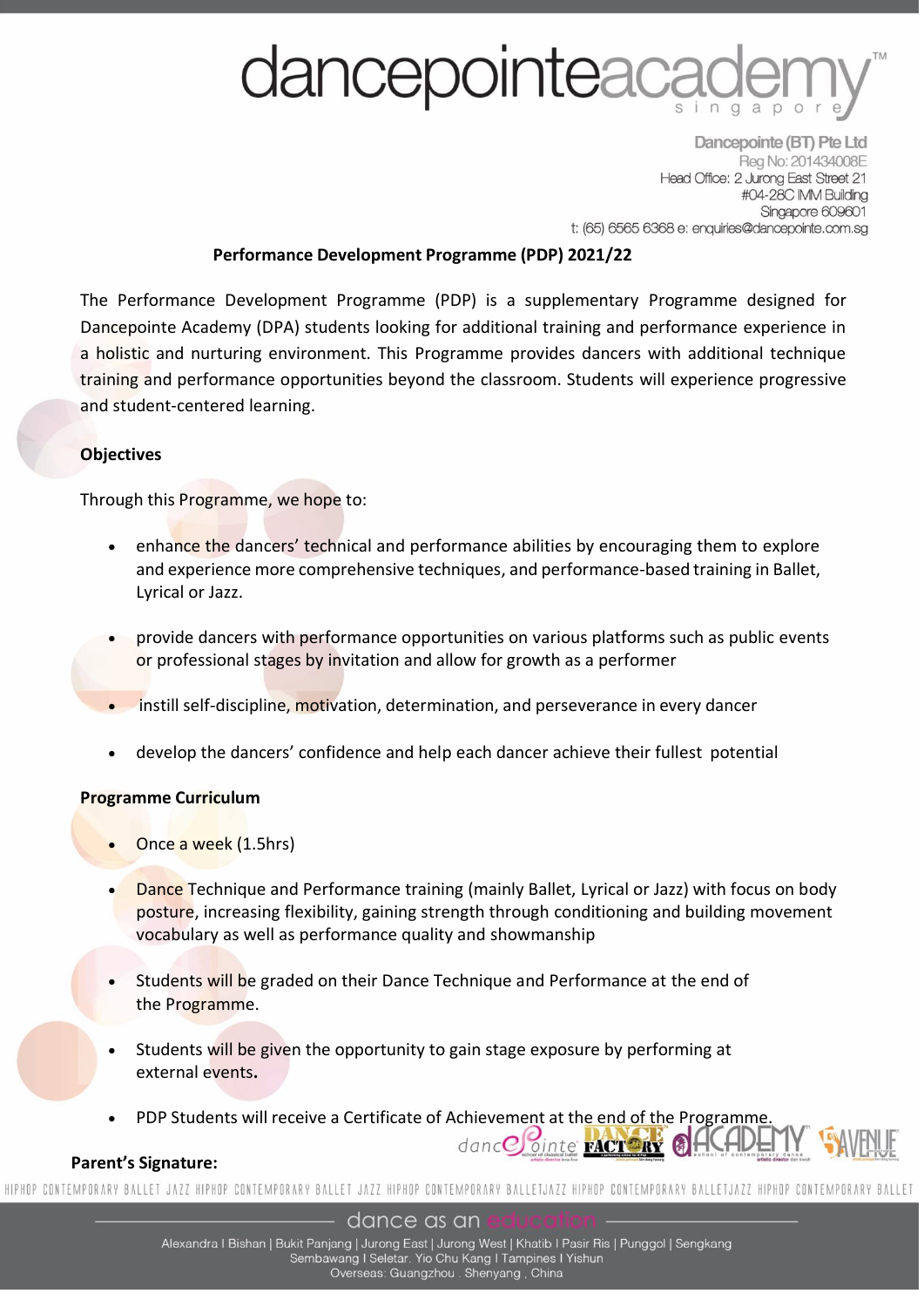# dancepointeacad

Dancepointe (BT) Pte Ltd Reg No: 201434008E Head Office: 2 Jurong East Street 21 #04-28C IMM Building Singapore 609601 t: (65) 6565 6368 e: enquiries@dancepointe.com.sq

#### **Class Programme Period\* Day and Time Location Teacher North-East** PDP I (Age 6-7 years) Year 2015 - 2016 Nov 2021 – September 2022 Sunday 5.30pm – 7.00pm **Start date: 7th Nov** DPA @ Downtown East Ms Cindy **North-East** PDP II (Age 8-11 years) Year 2011 - 2014 Nov 2021 – September 2022 Sunday 4.00pm – 5.30pm **Start date: 7th Nov** DPA @ Downtown East Ms Cindy **North-East** PDP II (Age 8-11 years) Year 2011 - 2014 Nov 2021 – September 2022 Saturday 5.00pm – 6.30pm **Start date: 6th Nov**  $DPA @ Sunplaza$  Ms Wenny **West** PDP I (6-7 years old) Year 2015 - 2016 Nov 2021 – September 2022 Sunday 1.00pm – 2.30pm **Start date: 7th Nov** DPA @ Bukit Panjang Ms Chee Wen **Ting West** PDP II (Age 8-11 years) Year 2011 - 2014 Nov 2021 – September 2022 Sunday 2.30pm – 4.00pm **Start date: 7th Nov** DPA @ Bukit Panjang Ms Chee Wen **Ting**

*\*PDP classes will follow Dancepointe Calendar. There will be no classes on all Dancepointe Termholidays and public holidays. \*Training Schedule is subject to change.*

**Parent's Signature:**

**Training Schedule**

dance *Cointe* **PACTORY** @ ACADEMY W

HIPHOP CONTEMPORARY BALLET JAZZ HIPHOP CONTEMPORARY BALLET JAZZ HIPHOP CONTEMPORARY BALLETJAZZ HIPHOP CONTEMPORARY BALLETJAZZ HIPHOP CONTEMPORARY BALLET

dance as an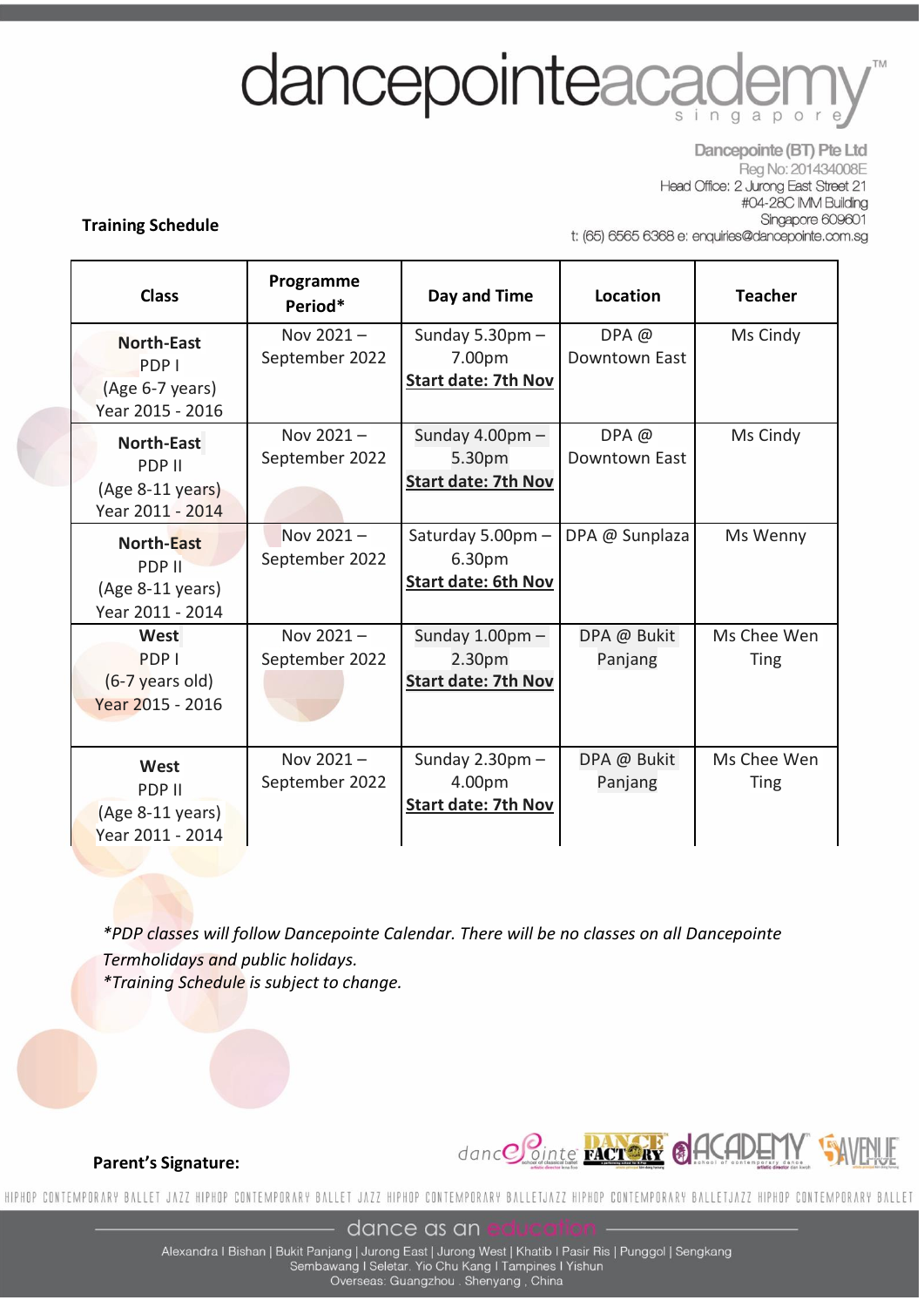### dancepointeaca sin

Dancepointe (BT) Pte Ltd Reg No: 201434008E Head Office: 2 Jurong East Street 21 #04-28C IMM Building Singapore 609601 t: (65) 6565 6368 e: enquiries@dancepointe.com.sg

### **Terms and Conditions**

- Period of Training will be from the beginning of November 2021 to end of September 2022
- Training cost is \$26/hr.
- A payment advice will be sent to you prior to the start of the Programme. Dancer is required to make payment according to the following training schedules before the Programme starts.

| Term 4 (2021)<br><b>November to December</b> | 6 lessons of 1.5hrs each  | SGD <sub>234</sub> |
|----------------------------------------------|---------------------------|--------------------|
| Term 1 (2022)<br>January to March            | 11 lessons of 1.5hrs each | SGD429             |
| Term 2 (2022)<br>April to June               | 11 lessons of 1.5hrs each | SGD429             |
| Term 3 (2022)<br>July to September           | 11 lessons of 1.5hrs each | SGD429             |

*\* PDP classes will follow Dancepointe Calendar. There will be no classes on all Dancepointe Termholidays and public holidays.*

*\*Training Schedule is subject to change*

**Parent's Signature:**



BALLET JAZZ HIPHOP CONTEMPORARY BALLET JAZZ HIPHOP CONTEMPORARY BALLETJAZZ HIPHOP CONTEMPORARY BALLETJAZZ HIPHOP CONTEMPORARY BALLET

dance as an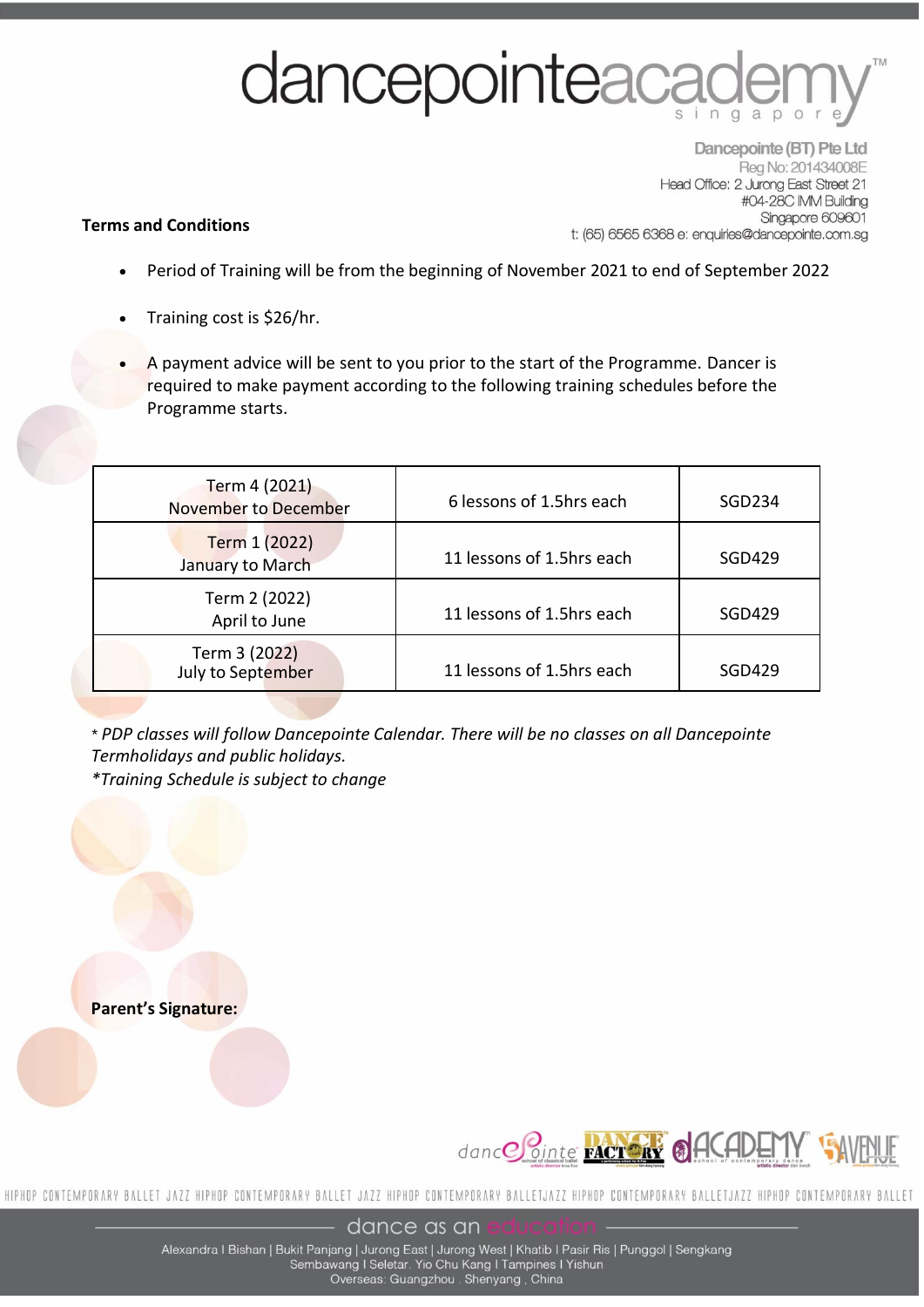## dancepointeaca sin

**Terms and Conditions (Continued)**

Dancepointe (BT) Pte Ltd Reg No: 201434008E Head Office: 2 Jurong East Street 21 #04-28C IMM Building Singapore 609601 t: (65) 6565 6368 e: enquiries@dancepointe.com.sq

### **Attendance**

- The Dancer is expected to fulfill 80% attendance of the total number of lessons in the term for PDP training, regular ballet class and coaching class. This is to ensure commitment to their regular classes.
- The parent/dancer is to inform Dancepointe of any valid absences via the email, [pdp@dancepointe.com.sg](mailto:pdp@dancepointe.com.sg) at least 1 week in advance. Please refrain from doing so via an informal medium, i.e., WhatsApp, SMS, Telegram, etc. Any application less than 1 week will not be accepted except for extenuating circumstances, and/but may be considered as absence without approval.

### **Class Dress Code**

- Dancer is required to wear the PDP leotard (Black Sleeveless Leotard with DPA Logo) with Pink Ballet Tights and Ballet Shoes for training.
- Dancer is to abide by all rules, regulations and grooming standards set by the Performance Development Programme (PDP)

### **Miscellaneous Cost**

• Approx. SGD 100 – 200 that includes performance full dress rehearsals,costumes and props, accessories and makeup, and PDP Uniform (Blacksleeveless leotard with DPA logo, pink ballet tights, ballet shoes)

### **Termination**

• In the case that the dancer withdraws from PDP programme before the end of his/her agreement with the school, there will not be a refund for any payment that has already been made.

### **Indemnity**

- Given due diligence, Dancepointe will not be responsible for any injuries/accidents/missing property of the dancer during the course of training/rehearsal/performance.
- Dancepointe Academy PDP Committee reserves the right to amend any Terms and Conditions within 1 months' notice.

**Parent's Signature:**



HIPHOP CONTEMPORARY BALLET JAZZ HIPHOP CONTEMPORARY BALLET JAZZ HIPHOP CONTEMPORARY BALLETJAZZ HIPHOP CONTEMPORARY BALLETJAZZ HIPHOP CONTEMPORARY BALLET

dance as an